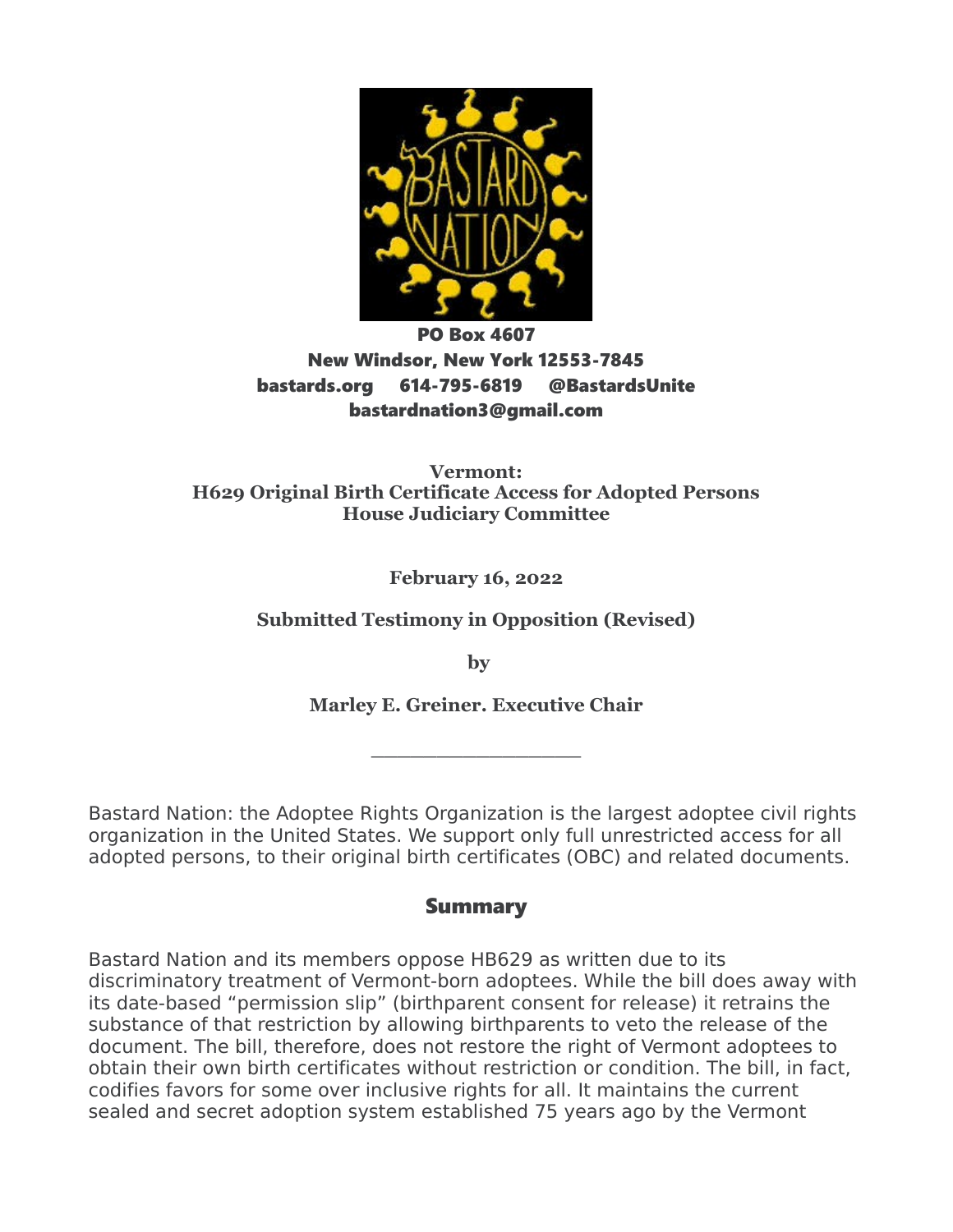legislature at a time when adoption and adoptees were considered shameful—or at best, something not be discussed in public. When a bill currently running in Massachusetts passes (and it will pass) and closes the loophole that keeps a substantial number of that state's adoptees from receiving their own OBCs, Vermont, unless it falls in line and returns full OBC access, will be the only New England State to continue to discriminate legally against adoptees.

## **Details**

#### **Privacy**

Unrestricted OBC access is not a "privacy" or "birthparent confidentiality" issue. "Privacy" "confidentiality," and" anonymity" are not synonymous either legally or linguistically. "Anonymity "is a myth perpetuated by special interests that for decades have profited off of economic distress and society-induced shame and family crisis. In many cases, adoption is a permanent solution to a temporary problem that has not only individual but generational consequences.

There is no evidence in any state that records were sealed to "protect" the reputation or "privacy" of biological parents who relinquished children for adoption. On the contrary,records were sealed to cover coercive child acquisition practices by adoption agencies, black and gray market baby dealers, exploitative assembly line maternity homes, and other corrupt systems. Numerous historical and legal researchers and writers have shown that OBCs were never intended to be sealed in perpetuity from individual adoptees as adults. At "best" sealed OBCs were billed as a way to protect the reputations of "bastard children" (not adults) and to protect adoptive families from birthparent and stranger interference. These documents were first sealed from the public, then the parties to the adoption, and eventually to adopted people themselves. What was once an outlier practice has now been normalized through a mix of myth and "tradition" and treated like the way "it's always been." Adopted people who have bucked the system, and for the last 60 years demanded the restoration of their rights, have been labeled everything from ungrateful to mentally disturbed. Online I have even seen adoptee activists called Satanic! Seriously! Just live with it!

Courts , however,have ruled that adoption anonymity does not exist. (Doe v Sundquist, et. al., 943 F. Supp. 886, 893-94 (M.D. Tenn. 1996) and Does v. State of Oregon, 164 Or. App. 543, 993 P.2d 833, 834 (1999). Laws change constantly, and the state, lawyers, social workers, and others were never in a position to promise anonymity in adoption. In the over 60 years of the adoptee equality battle, not one document has been submitted anywhere that promises or guarantees sealed records and an anonymity "right" to birthparents.

Identifying information about surrendering parents often appears in court documents given to adoptive parents who can at any point give that information to the adopted person. (In some states adoptive parents, at the time of the adoption order, can petition the court to keep the record open.) The names of surrendering parents are published in legal ads. Courts can open "sealed records" for "good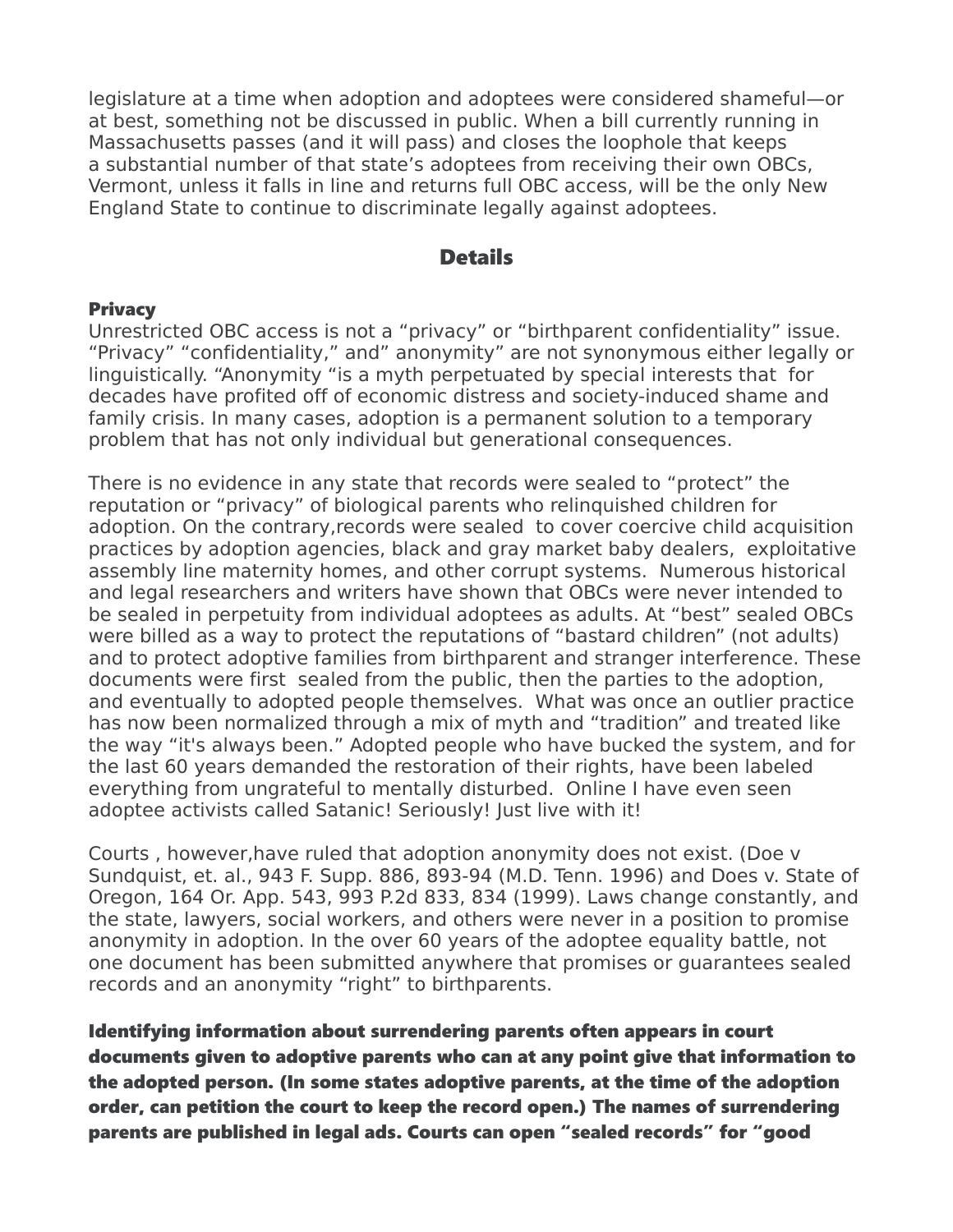cause" without birthparent consent or even knowledge. Critically, the OBC is sealed at the time of adoption finalization, not surrender. If a child is not adopted, the record is never sealed. If a child is adopted, but the adoption is overturned or disrupted, the OBC is unsealed. Please remember that the OBCs of persons with established relationships with biological parents as in stepparent and foster adoptions are also sealed.

The American Academy of Adoption and Assisted Reproduction Attorneys agrees with this assessment, and in 2018 passed a monumental resolution in support of adoptees' right to full access to our OBC, court, and agency records.

#### The Balance of Rights

We often hear the term "balance of rights"regarding restricted OBC access. OBC access, however, is not about a "balance of rights." It is about our rights only. Rights and interests are unequal. A few birthparents—and in a broader sense, third parties with no standing as sometimes happens such as with adoption agencies or religious groups-- may argue a "right" to birthparent anonymity, but courts have found there no such right as referenced a minute ago. These parties might have an "interest" (or think they do), but "rights" trump "interests." The Adopted and the Not Adopted have an absolute right to obtain the official state record of their own birth and no third party-- parent or not, --has the "right" to bar that access. In a smaller sense, parental rights were voluntarily relinquished years ago or were terminated by a court, so if there was such a parental "right" it would not exist in the case of adoption.

#### **Technology**

Legislation needs to catch up with technological reality. We are well into the 21st century. The information superhighway grows wider and longer each day, and adoptees and their birth and adoptive families are riding it, utilizing the internet, social media, inexpensive and accessible DNA testing services, and a large network of volunteer "search angels" to locate their government-hidden information, histories, and biological families. Thousands of successful adoption searches happen each year—many in Vermont alone—making adoption secrecy virtually impossible. The minuscule number of birthparents or professionals who believe that restricted OBC/records access or no access equals adoption anonymity are greatly mistaken. The fact is, nearly all successful searches are done without the OBC and other court documents.

### Individual autonomy v state control of information

Current Vermont law permits some adopted adults to obtain their OBCs upon request—subject to a restrictive process that forces them to navigate a cumbersome, difficult, infantalizing, and insulting gauntlet of conditions, arbitrary procedures, and naysayers. The state, thus, permits favor and privilege for some, while it continues its Draconian discriminatory policy against those who do not meet discriminatory and narrow criteria.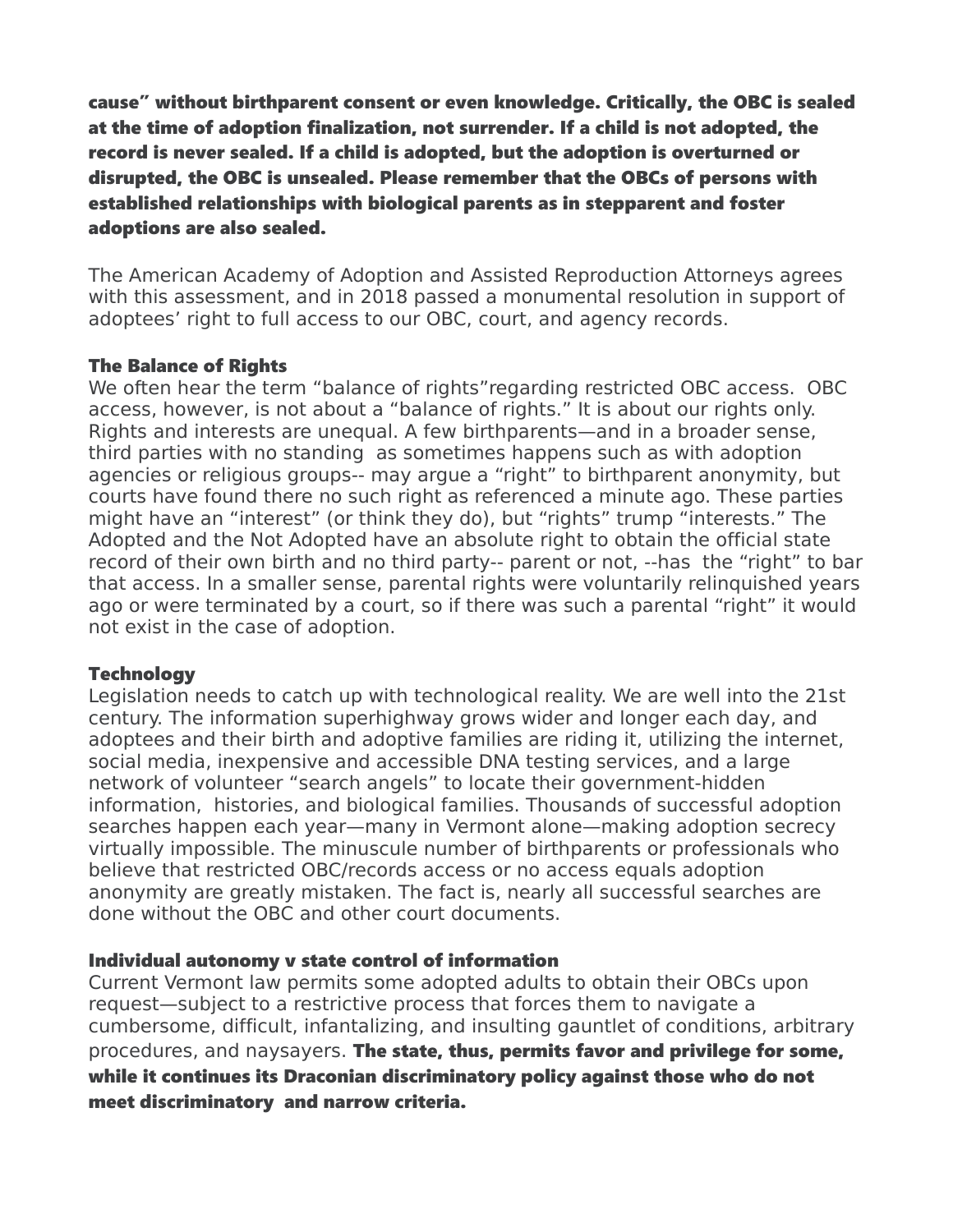OBC access is not about search and reunion. There is no state interest in keeping original birth certificates sealed from adult adoptees to which they pertain. Nor, does the state have a right or duty to mediate and oversee the personal relationships of adults.

HB629 as written treats adoptees as untrustworthy and even dangerous. Too untrustworthy and dangerous to obtain a piece of paper that records their birth, without question or horror, for a nominal fee. Too untrustworthy and dangerous to enjoy and receive the same right to records as the Not Adopted. No other class of people in Vermont or the US is subject to legislative fiat (or birth parent approval) to obtain the state-held vital record of their birth themselves, except The Adopted. You undoubtedly have colleagues in the House and Senate: aides, secretaries, housekeepers, janitors, legal analysts, computer techies, or parents, sisters, brothers, friends who are adopted. Do you trust them enough to obtain their own birth record? I hope so.

#### How it works

I understand that some of your wonder how it works in states that have restored the unconditional right of all adoptees to their OBC. This is how it works: A law is passed, and that's the end of it. Nobody thinks about it again. The transaction is normalized—just like with the Not Adopted. Adopted people receive their OBCs; some make family connections; others don't. Some work out; some don't. Some care greatly; some don't. It's nobody's business. No one is forced to apply for their OBC; no one is forced into a relationship. There have been no reports anywhere of any untoward behavior or "social chaos."

Kansas and Alaska have never sealed records. Alabama and Colorado unsealed years ago. Your New England sister states of New Hampshire, Maine, and Rhode Island restored OBC rights years ago, and Connecticut last year. In 2020, New York, after a 40-year legislative battle, restored the right of all its adoptees to obtain their OBCs. Covid slowed down application response, but the last number which is about year old indicates that then well over 12,000 OBCs were ordered. In Oregon, where OBC rights were restored by a 1998 ballot initiative, initiated by Bastard Nation, most court records are also available now to adoptees upon request. Not one single negative report about unsealing has been published. OBC and related record rights in those states have been normalized. We are treated just like the Not Adopted and like the Not Adopted no one denies that we have a right to those records and information.

## **Conclusion**

There are two things you can do to make Vermont one of the good guys: (1) Remember that this is about one piece of paper; nothing else. (2) vote No on HB 629; then, (3) reconsider the bill and request that HB 629 sponsors and supporters come back this year or next session with a clean bill that restores rights to all Vermont-born adoptees to their state-held birth record.